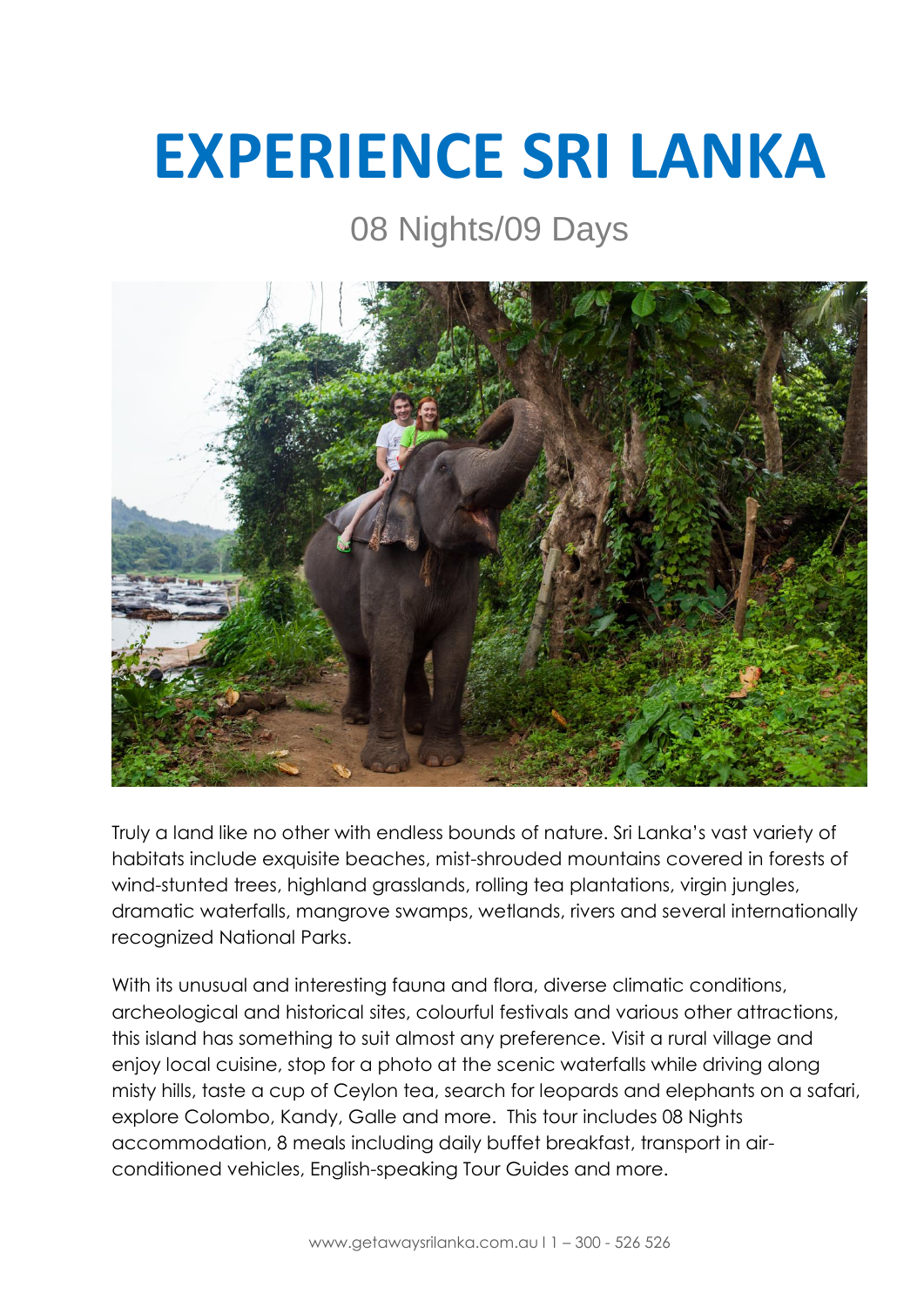# **DAY 01 | AIRPORT – COLOMBO**

On Arrival at Colombo International airport you will be welcomed by our chauffer guide and transfer to the Hotel in Colombo.

#### **Overnight stay at Cinnamon Lodge Hotel-Colombo.**

# **DAY 02 | COLOMBO - HABARANA**

After breakfast, head towards Sigiriya, en route visit to the Pinnawela Elephant Orphanage. (AUS \$ 28 per person)Evening, we climb the Sky fortress of Sri Lanka, Sigiriya (AUS \$ 42 per person)

Pinnawela-Begun in 1972, the Elephant Orphanage at Pinnawela is a remarkable project created to protect abandoned or orphaned wild elephants who would not otherwise have survived in the wild. Relocated to the present size in 1975, today it has grown to become one of Sri Lanka's key attractions. The elephants roam free within the sanctuary – and the highlight of their (and the visitors') day is the feeding sessions and when they are led down to the river for a bath. From the banks of the river you can watch these gleeful herds of elephants splashing around freely on the river.

Sigriya- The ultimate icon of Sri Lanka's historic past, the giant rock fortress of Sigiriya arises high above the flat landscape, surrounded by jungle on all sides. Sigiriya is also considered to be the 8th wonder of the world today. The feats of artistry, architecture and engineering at Sigiriya continue to impress visitors with their utter magnificence, even thousands of years on. Intricately landscaped pleasure gardens sprawl out below the rock, giant lion paws hewn in stone mark the entrance to the fortress at its foot, a highly polished mirror wall still carries the scrawled writings of ancient poets.

#### **Overnight stay at Cinnamon Lodge Hotel-Habarana.**

# **DAY 03 | HABARANA – DAMBULLA - KANDY**

After breakfast head towards Kandy. On the way, you can visit the Dambulla Cave Temple (AUS \$ 14 per person) and a spice Garden in Matale.

Evening Visit the scared Temple of the toot (AUS \$ 14 per person), which houses the Scared Relic of Lord Buddha, following a visit to the Silk Factory and the Ceylon Tea Museum in Kandy.

The cultural epicenter and the hill capital of the island, Kandy is Sri Lanka's second city and home to the Temple of the Tooth - the country's most important religious shrine, and the traditional pageant the Esala Perahera. The kingdom of Kandy was the last stronghold of the Sinhalese, clinging to its sovereignty long after the island had fallen to the Portuguese and Dutch and the English, preserving its own unique customs and culture until the very last.

#### **Overnight stay in Cinnamon Citadel Hotel-Kandy**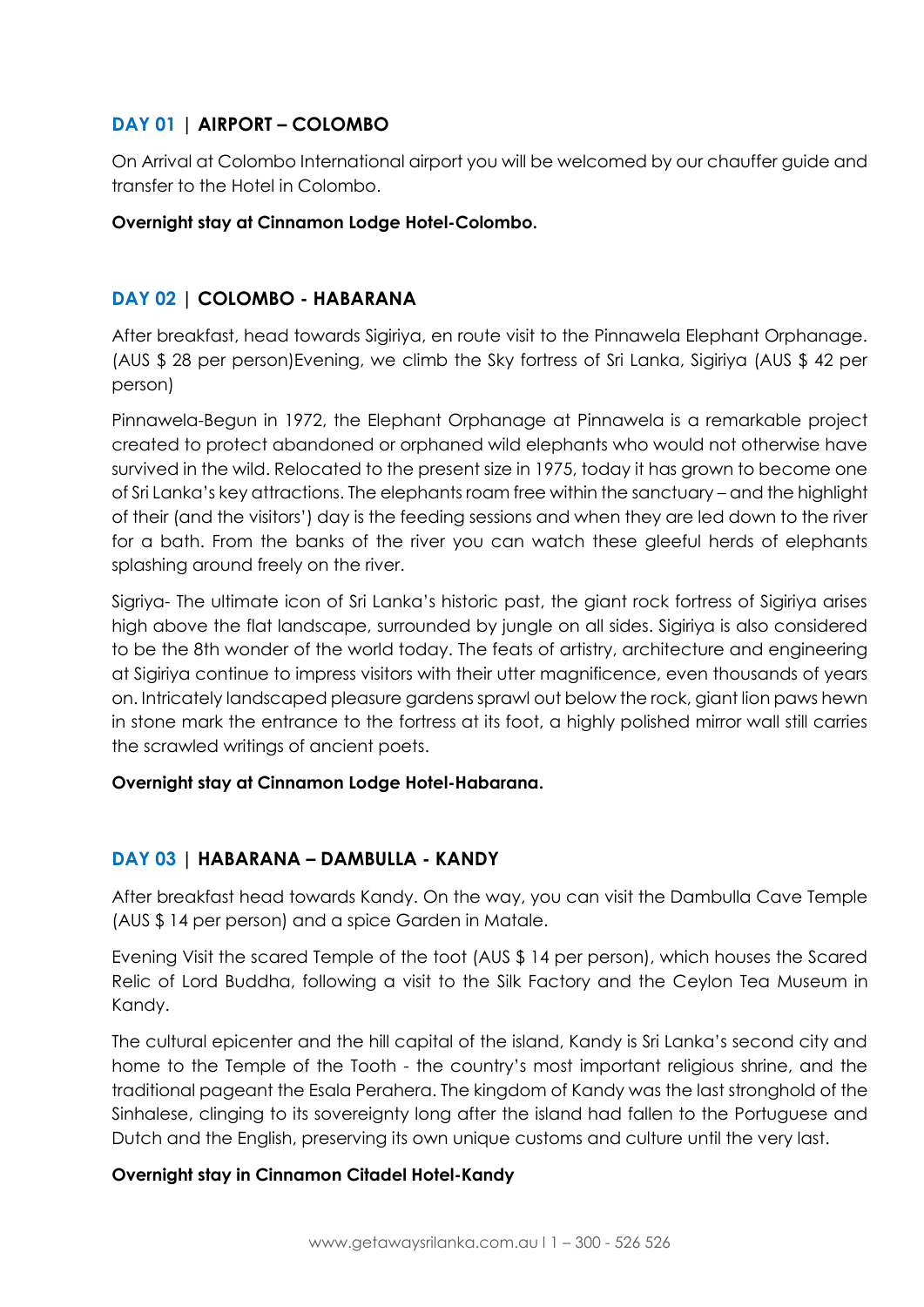# **DAY 04 | KANDY - NUWARA ELIYA**

After breakfast enjoy a cool walk in the Royal Botanical Gardens, Peradeniya. (AUS \$ 14 per person)

Thereafter leave for Nuwara Eliya. On the way, visit the Tea Factory Planation to witness the manufacturing process of world famous Ceylon Tea.

Hidden away high in the central mountains at an altitude of over 6000 feet, Nuwara Eliya is the resort capital of the hills. The British planters who flocked to the region to grow tea in the mid-19th century developed Nuwara Eliya as their summer retreat. Created as an exact replica of an English town it is often called 'Little England'; and with its primarily colonial architecture, the stately Victoria Park, golf course, racing track, boating lake and grand period style hotels – and the cold, frequent showers of rain adding to the illusion, you could well be in an old English country town.

#### **Overnight stay in Jetwing St Andrews Hotel-Nuwara Eliya.**

# **DAY 05 | NUWARA ELIYA**

After breakfast proceed on a short tour in Nuwara Eliya town including possible visits to the Fruit & Vegetable Market. s

Enjoy the day at leisure.

# **Overnight stay in Jetwing St Andrews Hotel-Nuwara Eliya.**

# **DAY 06 | NUWARA ELIYA –YALA**

After breakfast, head towards Yala which is located in the southern part of the country.

Situated in the arid South East region of Sri Lanka, Yala National Park is home to the greatest variety of the nation's wildlife and therefore, its most popular wildlife destination. The 44 mammal species found here includes the endangered leopard sub-species Panthera pardus kotiya, which found only in Sri Lanka. Yala is also known to contain the highest Leopard concentration in the world. Other 'big game' such as sloth bear, herds of elephants, buffalo, sambar, spotted deer and crocsodiles are also found in great numbers.

#### **Overnight stay in Kithala Resort & Spa-Yala**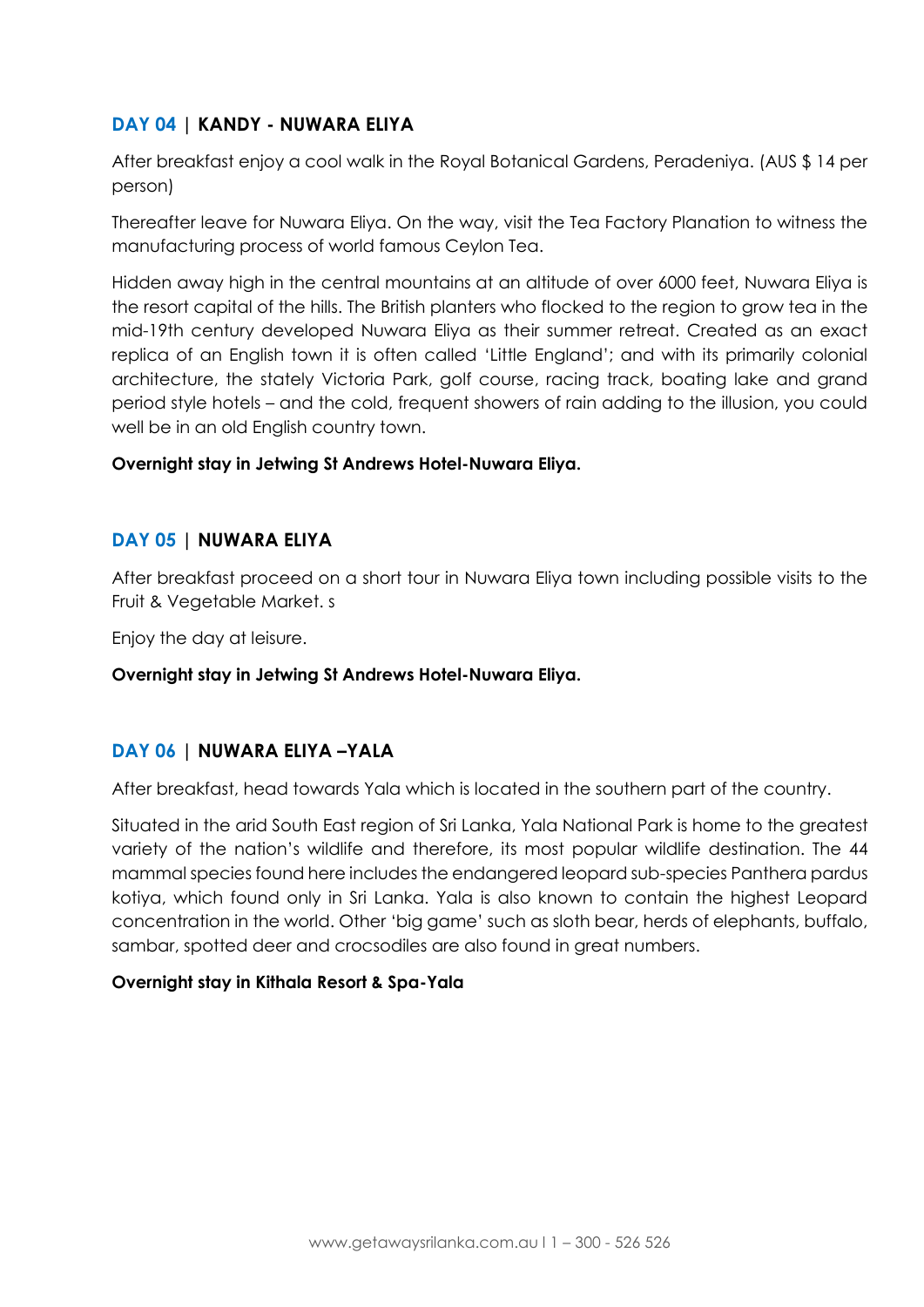# **DAY 07 | YALA - BENTOTA**

After an early breakfast, enjoy a Safari ride at Yala National Park. (AUS \$ 50 per person)

Upon completion, proceed to Bentota.

Bentota is a famous coastal town situated approximately 65 km south of Colombo and a tourist hotpot with a local airport and a handful of World Class hotels right on the beach including the lower and budget categories. It is a destination for water sports such as jet skiing, deep sea and river fishing, banana boat rides, river cruises, etc., to name a few. It is an ideal place for a sea swim or if you just want to sit out in the sun reading a book.

#### **Overnight stay in Temple Tree Resort & Spa-Bentota**

# **DAY 08 | BENTOTA**

Spend the day at leisure or take part in optional excursions.

Proceed to Balapitiya for river cruise in famous Madu River. (AUS \$ 20 per person) En route visit Kosgoda turtle hatchery. (AUS \$ 7 Per person)

One of the main attractions in Bentota is the Maadu River safari. Maadu River which flows across Balapitiya, boasts of having many small islands most of which are uninhabited and covered with mangroves. With its variety of flora and fauna, it is fast becoming a popular spot for ECO tourists and bird watchers alike.

#### **Overnight stay in Temple Tree Resort & Spa-Bentota.**

# **DAY 09 | BENTOTA – AIRPORT**

Breakfast.

Departure transfer to the airport. (Depending on the Departure Time)

We thank you for selecting GETAWAY SRI LANKA as your Trusted Travel Partner and wish you a safe journey back to your destination. We hope to see you soon to discover the rest of our beautiful island.

# **\*\*\*\*\*\* End of Services\*\*\*\*\*\***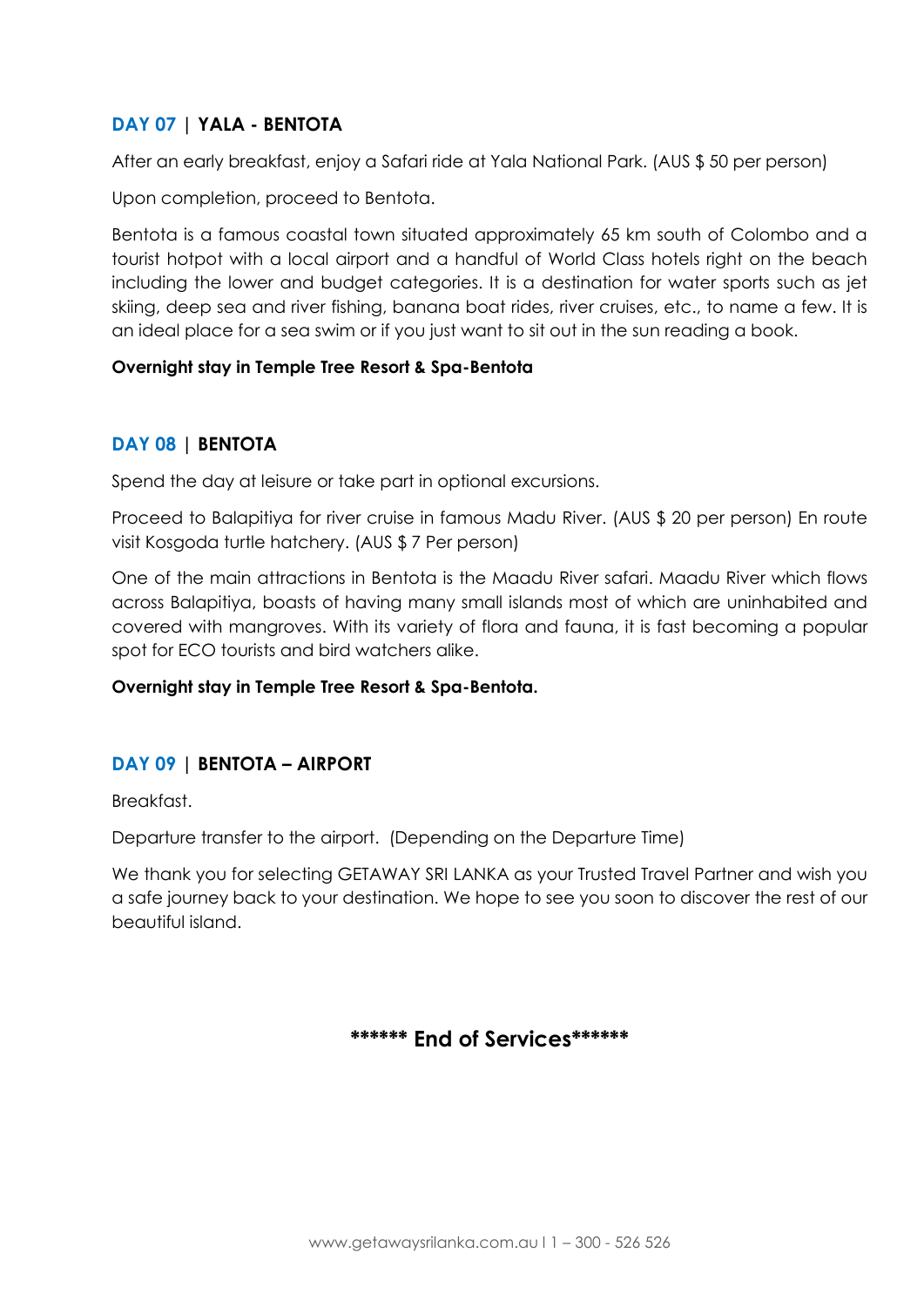# **TOUR COST**

# **PERIOD - 01.05.2019 - 31.10.2019**

| <b>NO OF PAX</b> | PER PERSON (DBL SHARING) AUS \$ |
|------------------|---------------------------------|
| <b>02 PAX</b>    | 1150.00                         |

#### **PRICE INCLUSIVE OF:**

- Accommodation 04 star hotels on Bed & Breakfast Basis starting with breakfast on Day 02 and ending with Breakfast on Day 09. Cost may change.
- Arrival, departure transfers and the tour as per the itinerary in an air conditioned Car accompanied with an English speaking licensed Chauffer guide.
- Passenger Insurance (Vehicle)
- Fuel, Parking & highway fees
- Complimentary SIM Card on arrival
- Garlands on arrival
- All currently applicable government taxes and service charges

# **PRICE EXCLUSIONS:**

- Cost of Entrance Tickets & Jeep hire charges to the sites visited in the itinerary.
- Lunch & Dinner cost
- ❖ Peak period supplements
- \* International air-fare, airport tax or any kind of insurance cover other than what is stated.
- $\cdot$  Items of personal nature like drinks, laundry, telephone calls, tips, etc.
- ❖ Any other Sites not mentioned in the itinerary.
- Any other item not specifically mentioned above in 'PRICE INCLUSIONS'.
- Visa fees to Sri Lanka.